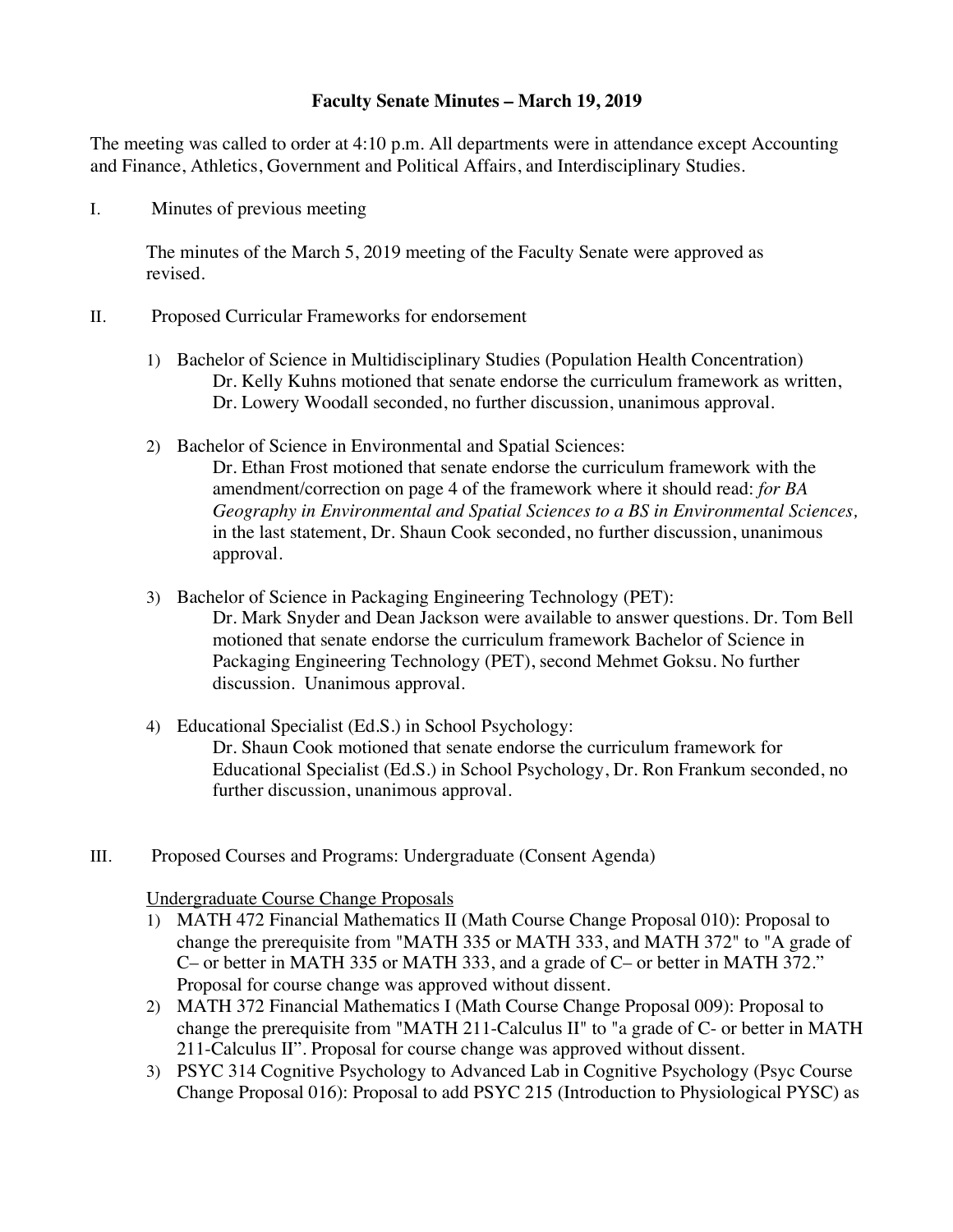a prerequisite and change the title from 'Cognitive Psychology' to 'Advanced Lab in Cognitive Psychology'. Proposal for course change was approved without dissent.

4) PSYC 316 Sensation and Perception to Advanced Lab in Sensation and Perception (Psyc Course Change Proposal 017): Proposal to add PSYC 215 (Introduction to Physiological PYSC) as a prerequisite and change course the title from 'Sensation and Perception' to 'Advanced Lab in Sensation and Perception'. Proposal for course change was approved without dissent.

## Undergraduate Curricular Change Proposals

- 1) ESCI (Curricular Change Proposal 041): Proposal to change the Geology minor by 1) allowing one 100 level geology course to count toward the minor and 2) allowing GEOG 230 to substitute for ESCI 225 within the minor. Geography has agreed to a similar substitution within their minor. Proposal for curricular change was approved without dissent.
- 2) GEOG Environmental Geography (Curricular Change Proposal 054): Proposal to change GEOG minor by adding ESCI 225 - Geomorphology as an option to the required courses. Students will have the option to count either ESCI225 - Geomorphology OR GEOG230 - Physical Geography towards the minor. Proposal for curricular change was approved without dissent.

Graduate Second Readings (posted in the Faculty Senate D2L site)

- 1) Clinical Competency Review Policy Change. Proposal for policy change was approved without dissent.
- IV. Report of the Faculty Senate Chairperson Chair Walsh reminded faculty of opportunities to attend the inauguration of Dr. Daniel Wubah (in regalia), and spring graduation. She also noted that volunteer marshals are needed for both events. It was also decided that the summer meeting will be held on Tuesday, June 11th from 3-4:45.
- V. Report of the APSCUF President Dr. Ken Smith reported the following:

Nominations for committees and officers are now open. Contact Kim Martin and nominate yourself or a consenting faculty member.

PA Promise Rally for Affordable Education will be held in Harrisburg on March 27th. Bus going from APSCUF parking lot. Encourage faculty, students, and staff to attend. Bus leaves at 9:00 am and includes a free lunch.

The Undergraduate Curriculum Approval Policy (not the online CAP computer system) proposal did not make it through state meet and discuss. Concerns arose around management making proposals because the existing policy states that a faculty member must initiate all proposals in the CAP computer system. APSCUF is concerned that management might gain more control over the curriculum beyond what is already in the governance manual. Therefore, the university is continuing to work with the existing procedure while more discussion takes place. This is strictly an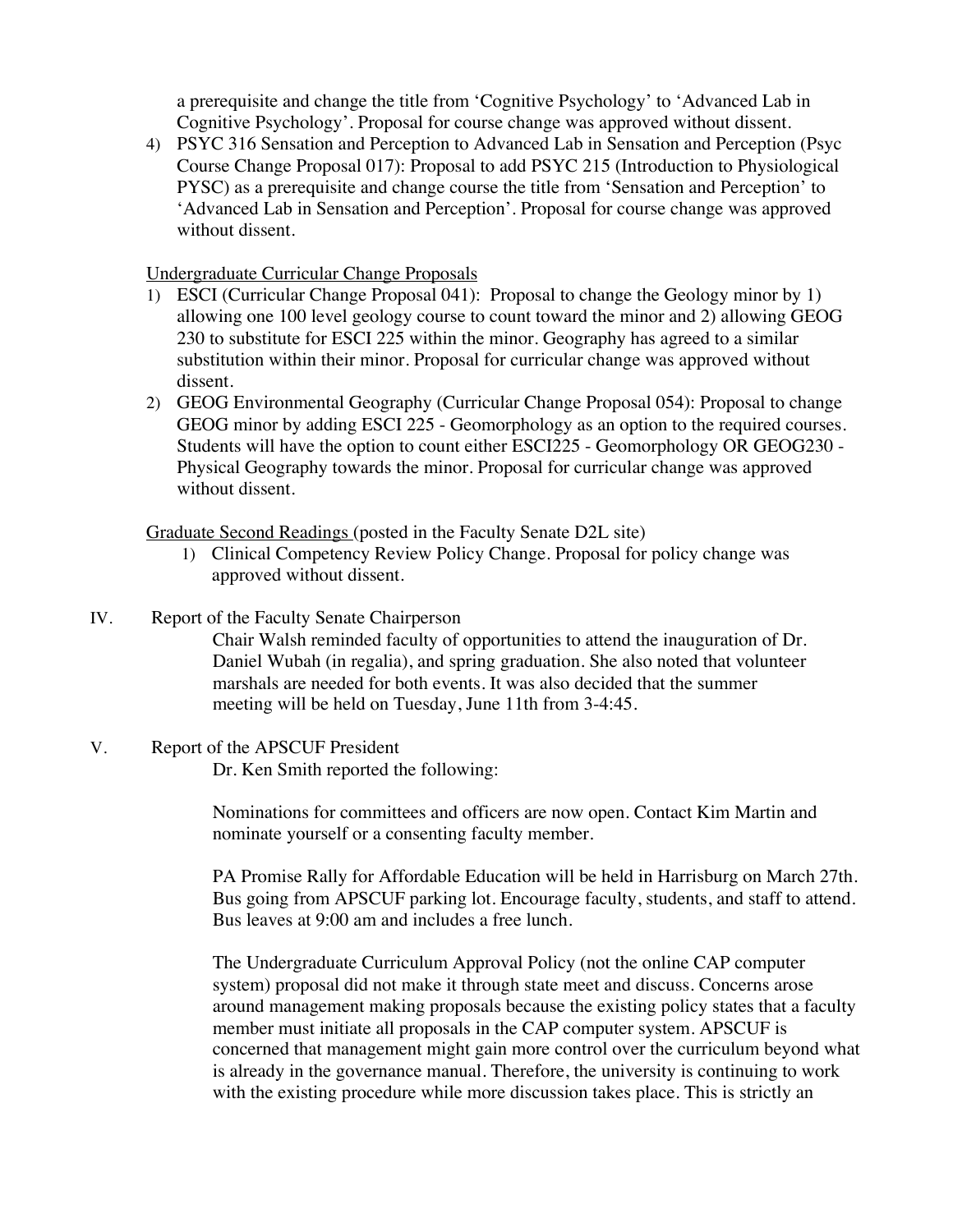APSCUF approval issue and Senate is being informed rather than being asked to take action.

### VI. Report of the Student Government Association

There was no student senate representative present, however, Chair Walsh met with John Tintera previously and was told that student senate had made changes to their bylaws. A favorable change is that a student will now be designated in a liaison role to the Division of Academic Affairs in order to ensure participation at Faculty Senate meetings and other senate committees where student presence is expected.

- VII. Report of the Graduate Student Association There was no Graduate Student Association representative present
- VIII. Report of the Administrative Officers

## **Provost:**

Dr. Prabhu provided thanks to the faculty who worked on the frameworks that were submitted. Any proposals to the state system beyond this point will follow the new procedures.

#### **Associate Provost:**

Dr. Delle stated that an MU student received the Ali-Zaidi award which was eligible to students across the state system. This is the 5th time out of 18 awards that an MU student has won. This is nearly twice as many awards to MU students as compared to any other school in the system, West Chester has won three.

Dr. Delle reminded faculty that Made in Millersville is coming up and that reviewers still needed. A record number of students are participant this year and MU has the largest student conference in the entire system at this point. He asked that faculty please spread the word and contact himself, Tatiana Pashkova-Balkenhol, or Rene Munoz with any questions. He also noted that a vip delegation from Ghana will be on campus that day.

Dr. Delle also noted that \$5,000 grants were awarded to 10 MU students to work with faculty on research projects over the coming summer.

IX. Announcement of new courses, programs or changes to existing courses/program

No proposals.

- X. Reports of the Faculty Senate Standing Committees
	- Academic Outcomes and Assessment (AOAC) Provided a reminder that the Assessment luncheon is coming up on March 28th. A hot lunch will be provided for this interactive, engaging, and important event.
	- Educator of the Year Committee (EDOY) (Second Reading): Proposal to revise structure to improve function, clarify oversight by JSCC. Proposal to structural revision approved without dissent.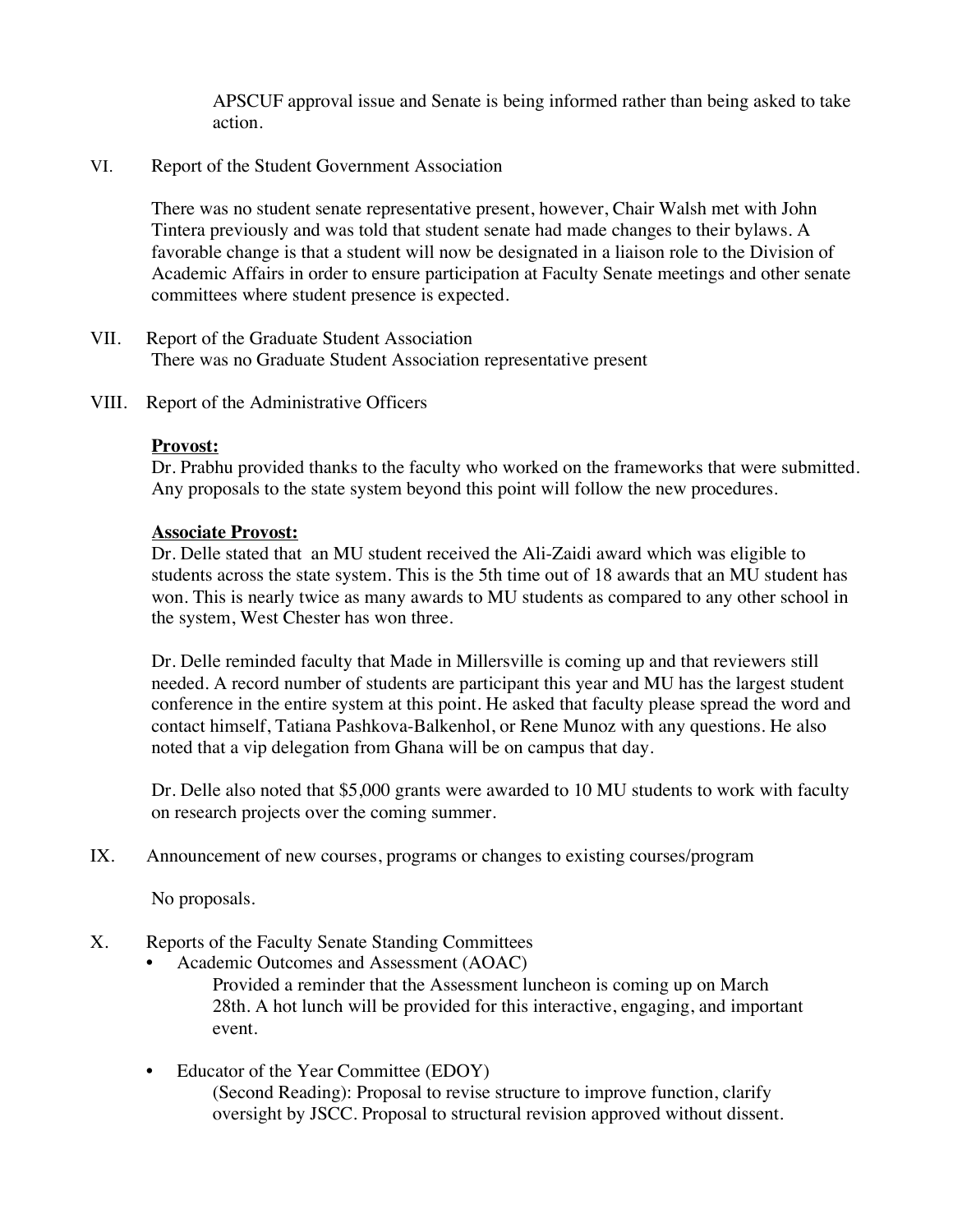- Joint Senate Conference Committee Chairperson: Shaun Cook (Second Reading): Proposal to revise format and language to clarify role in EYASC oversight, add graduate student representation. Proposal to format revision and language clarification approved without dissent.
- University Honors College Committee Chairperson: Aaron Haines (Second Reading)

Honors College Elective Course Credit Proposal: Proposal to allow 500 level graduate courses to count as "Honors Credit" This proposal does not change Honors College Policy: https://www.millersville.edu/about/administration/policies/pdf/academics/acad emic-program-ud-honors-programs.pdf AND Students will still be required to obtain special permission to take graduate courses, linked here: https://www.millersville.edu/registrar/files/studentforms/permission-forundergrad-to-grad-class.pdf The proposal will allow the Registrar to program degree audit to accept "500 level" with a B- or higher as honors electives (with Honors College confirmation) Questions or feedback should be shared with Aaron.Haines@millersville.edu. The proposal to allow 500 level graduate courses to count as "Honors Credit" was approved without dissent.

- XI. Reports of the Faculty Senate, Convened Committees, Area or Special Committees No reports
- XII. Faculty Emeriti Resolutions no new proposals

#### XIII. Faculty Senate Elections

Dr. Walsh reminded faculty that upcoming standing committee elections will be held in our two meetings in April. She asked that senators encourage colleagues to consider joining a committee and consider serving themselves.

#### XIV. New Business

Dr. Ethan Frost stated that Geography would like to sit on the G2 Science and Technology Area Committee for the 2019/20 academic year in addition to sitting on the Social Science Area Committee.

Dr. Walsh noted that as per our previous discussion in Senate, any other department that would like to have representation on an area committee outside of their traditional area should make their desire known at Senate.

Dr. Prabhu announced that President Wubah's goal is to have an independent College of Business by July 1, 2019 which introduces many questions because this will be an independent college joining the existing three. Numerous implications surround this change that need to be addressed *(ie., college reps on the promotion and tenure committee*). The College of Business will be the smallest college with only two departments. Dialogue with APSCUF must take